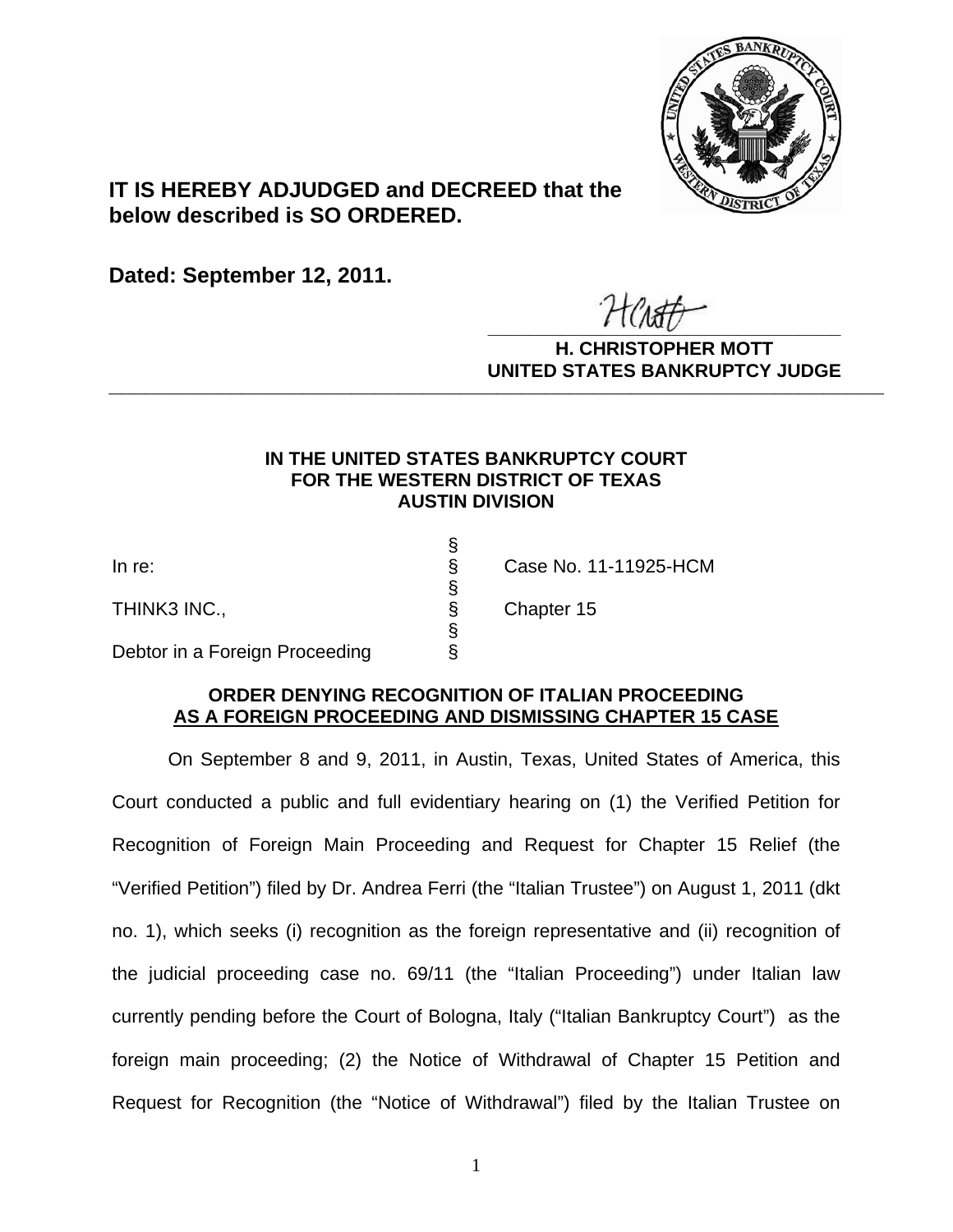August 29, 2011 (dkt no. 24) which seeks to withdraw the Verified Petition without a court order; (3) the Debtor's Objection to (I) Verified Petition for Recognition of Foreign Main Proceeding and Request for Chapter 15 Relief and (II) Notice of Withdrawal of Chapter 15 Petition and Request for Recognition (the "Debtor's Objection") filed by Think3 Inc., as debtor in case no. 11-11252-hcm pending in this Court (the "Debtor") (dkt no. 46), which objects to (i) the withdrawal of the Verified Petition, and (ii) the recognition of Italian Proceeding as a foreign main proceeding; (4) the Objection of the Settling Creditors to Italian Trustee's Notice of Withdrawal of Chapter 15 Petition and Request for Recognition (the "Settling Creditors' Objection") filed by Versata FZ-LLC and related entities (the "Settling Creditors") (dkt no. 39), which objects to the dismissal of the Verified Petition; (5) Opposition of Settling Creditors to Petition for Recognition of Foreign Main Proceeding and Request for Chapter 15 Relief (the "Settling Creditors' Opposition") filed by the Settling Creditors (dkt no. 40), which objects to (i) the recognition of the Italian Trustee and (ii) other relief requested; (6) Foreign Representative Statement in Reply ("Reply") filed by the Italian Trustee on September 7, 2011 (dkt no. 60); and (7) dismissal of this Chapter 15 Case set by order of this Court. Following the hearing, and after carefully considering and reviewing the evidence, record, exhibits, pleadings, record in this case, and the applicable law, this Court finds as follows: <sup>1</sup>

 $\overline{a}$ 

 $1$  The findings and conclusions set forth herein constitute this Court's findings of fact and conclusions of law pursuant to Rules 7052 and 9014 of the Federal Rules of Bankruptcy Procedure. To the extent any of the findings of fact herein constitute conclusions of law, they are adopted as such. To the extent any of the conclusions of law herein constitute findings of fact, they are adopted as such.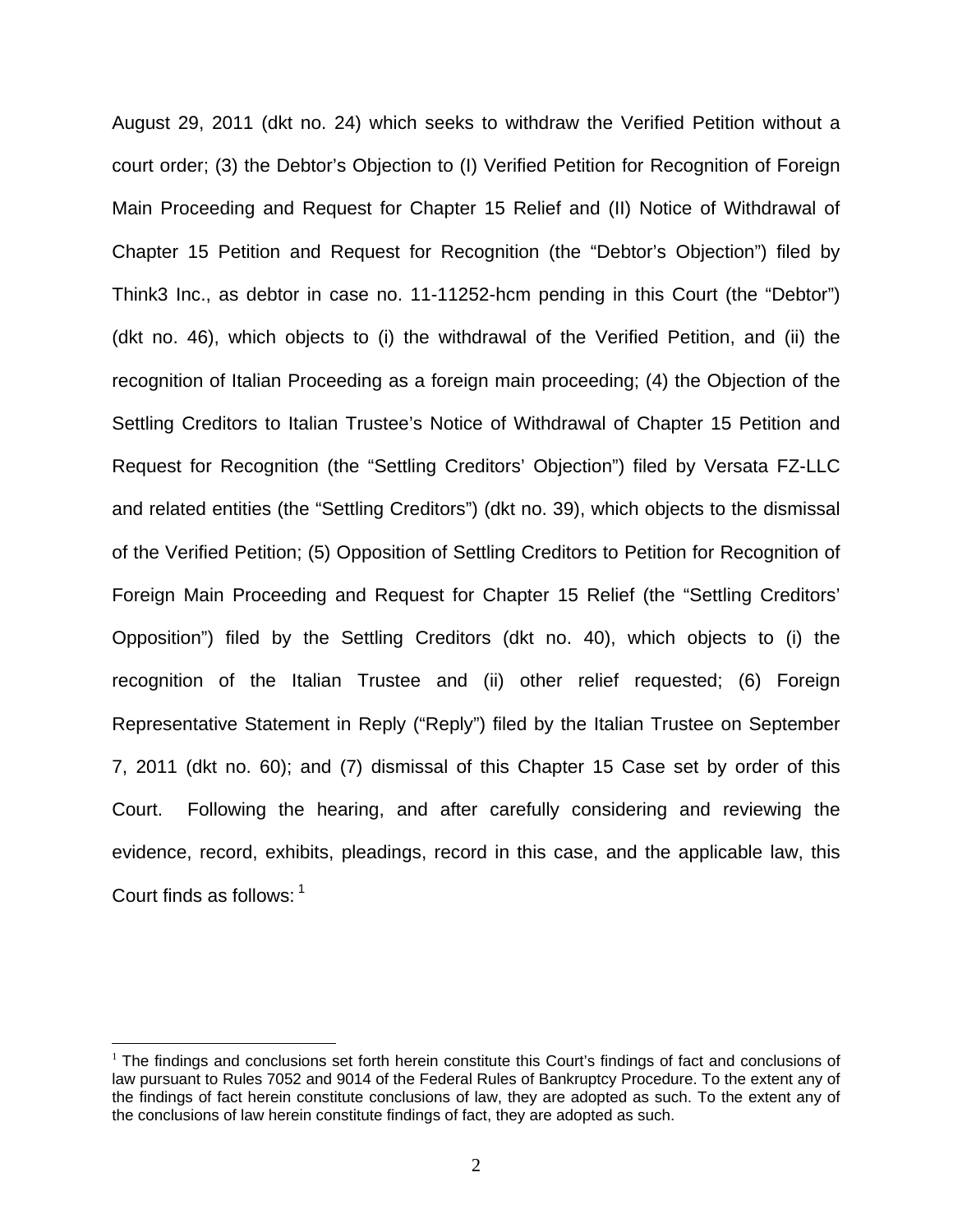### **Findings of Fact**

A. This Court has jurisdiction over the matters raised in the Verified Petition and Notice of Withdrawal pursuant to 28 U.S.C. §§ 157 and 1334, and it is a "core proceeding" pursuant to 28 U.S.C. § 157(b)(2)(P).

B. Venue is proper before this Court pursuant to 28 U.S.C. §1410(1) or (2).

C. Adequate, sufficient and reasonable notice of the Verified Petition, the Notice of Withdrawal, dismissal of this Chapter 15 Case, Debtor's Objection, the Settling Creditors' Objection and Opposition, the relief sought thereby and the hearing thereon, was provided to the Italian Trustee, creditors of the Debtor and all other parties in interest under Rules 1017(a), 2002(p), 9006(c), 9007, and all other applicable Rules of the Federal Rules of Bankruptcy Procedure and the U.S. Bankruptcy Code.

D. Although the Italian Trustee did not physically appear at the hearing on September 8 and 9, 2011, the hearing was not *ex parte* because the Italian Trustee was well aware of the hearing (which was set by this Court on August 2, 2011 and extended at the request of the parties, including the Italian Trustee, to September 8 and 9, 2011). Further, the Italian Trustee submitted himself to the jurisdiction of this Court by filing, among other things, the Verified Petition, the Notice of Withdrawal, and the Reply, appearing and participating in multiple other hearings before this Court in this Chapter 15 Case, and availing himself of the process of this Court.

E. This Court has and maintains jurisdiction over the Italian Trustee and the Verified Petition, notwithstanding the Notice of Withdrawal. The Italian Trustee initiated this Chapter 15 Case by filing the Verified Petition and seeking related relief from this Court. The Debtor and Settling Creditors have spent tremendous amounts of time, effort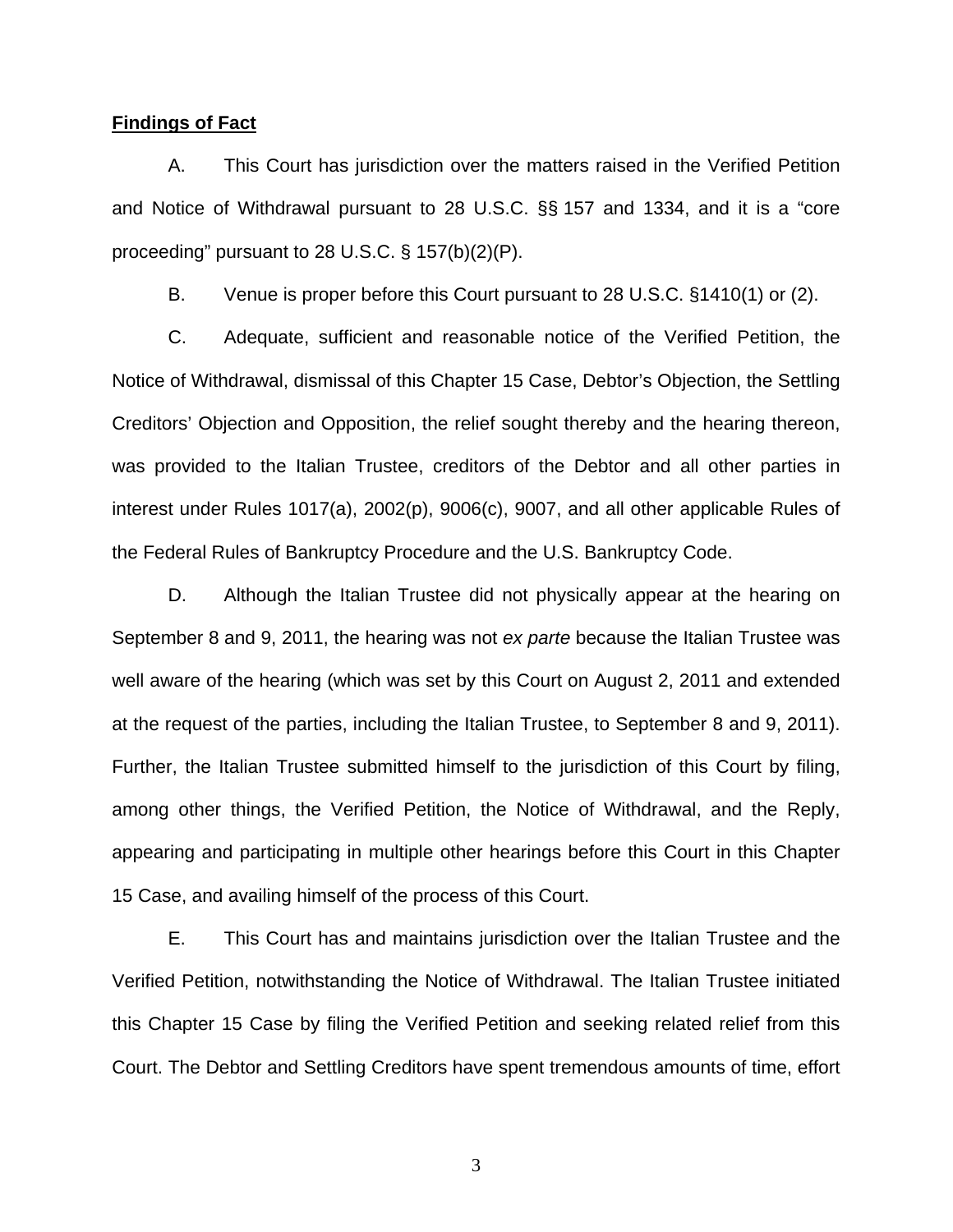and expense preparing for the hearing on the Verified Petition filed by the Italian Trustee, including preparing for significant discovery requested by the Italian Trustee.

F. Since the Italian Trustee commenced this Chapter 15 Case by filing the Verified Petition, appeared in the Chapter 11 Case no. 11-11252 of the Debtor ("Chapter 11 Case"), and was sued and served by the Debtor and Versata in adversary proceedings in this Court, the Italian Trustee remains subject to this Court's jurisdiction notwithstanding his filing of the Notice of Withdrawal or the ultimate disposition of the Chapter 15 Case.

G. Think3 Inc. (herein "Debtor") is a Delaware corporation that maintained its registered office and agent, The Corporation Trust Company, at 1209 Orange Street, City of Wilmington, County of Newcastle, Delaware, 19801, United States of America, as of the date of filing of the Verified Petition and initiation of the Italian Proceeding.

H. The Debtor is a global company operating a business concerning computer-aided design and product lifestyle management software, which has been managed from its United States of America headquarters since 1997 and through the date of the filing of the Verified Petition and initiation of the Italian Proceeding.

I. The Debtor's management has been located in the United States of America since 1997, and over the past decade, the Debtor's world headquarters have been located at (1) 2880 Lakeside Drive, Suite 250, Santa Clara, California 95054, United States of America; (2) 6160 Stoneridge Mall Rd., Suite 280, Pleasanton, California 94588, United States of America; (3) 312 Walnut Street, Suite 2470, Cincinnati, Ohio 45202, United States of America; and (4) 7723 Tylers Place Blvd., Suite 106, West Chester, Ohio 45069, United States of America. The Debtor's world headquarters are located at 6011 West Courtyard Drive, Austin, Texas 78730 United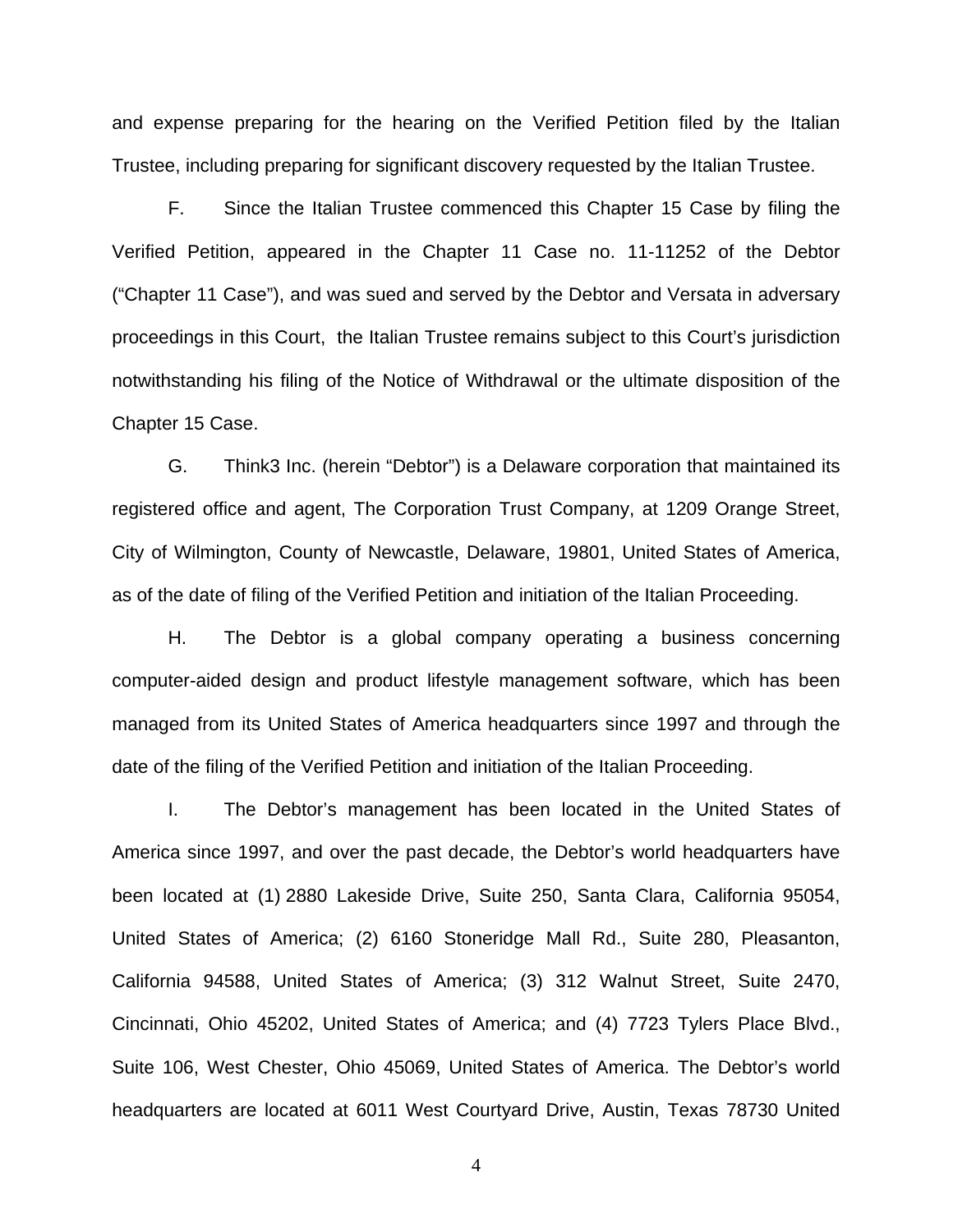States of America, as of the date of filing of the Verified Petition and the initiation of the Italian Proceeding.

J. The Debtor and its subsidiaries have kept other offices in (1) Bologna, Italy, which was referred to as the "European HQ" or a "branch office"; (2) Tokyo, Japan; (3) Bangalore, India; (4) Beijing, China; (5) Germany; (6) France; and (7) Chicago, United States of America.

K. A majority of the Debtor's board meetings have been held in the United States of America, where the Debtor's executive decisions were made and its administrative nerve center is located, as of the date of the filing the Verified Petition and the initiation of the Italian Proceeding.

L. The Debtor has filed tax returns in the United States of America and its State of California, maintained bank accounts in the United States of America, employed accounting and law firms located in the United States of America, and the overwhelming source of the funding of the Debtor has come from sources within the United States of America that would not have provided financing to, and in some cases were prevented from financing, a non-U.S. entity.

M. The Debtor engaged United States legal and tax professionals, not Italian professionals, for significant business activities.

N. Substantially all of the Debtor's contracts were entered into in English, not Italian, and contained choice of law, and often venue, provisions of the United States of America.

O. Most disputes involving the Debtor will likely be governed by the laws of the United States of America.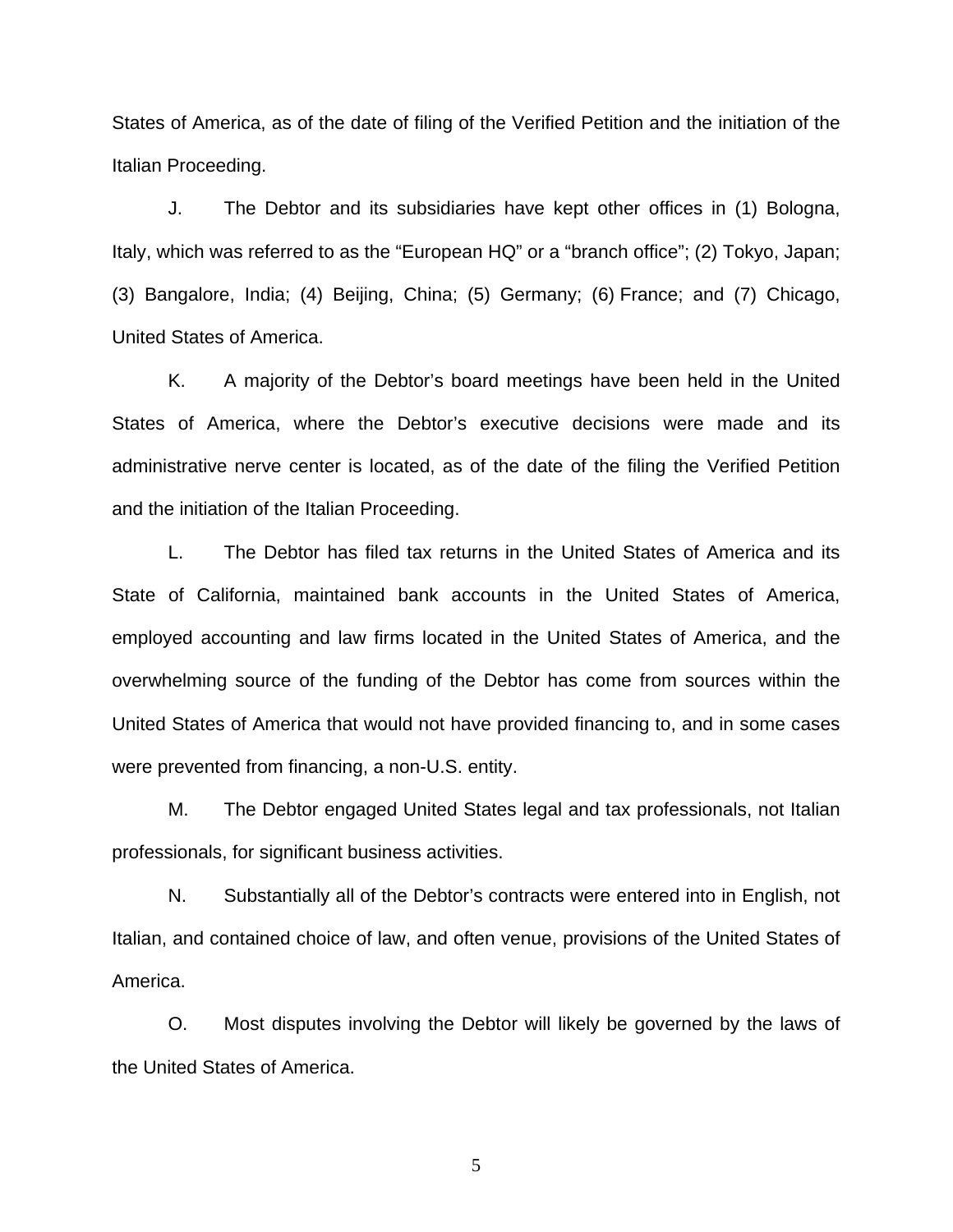P. The Debtor's executive officers have primarily consisted of United States citizens and all of its officers and directors have been based in the United States of America since September of 2010 through the date of the filing of the Verified Petition and initiation of the Italian Proceeding.

Q. The Debtor was purchased by ESW Capital, LLC ("ESW"), an American company, on September 28, 2010, and moved its headquarters from the State of Ohio, United States of America, to the State of Texas, United States of America. The Debtor's headquarters were located in the State of Texas, United States of America, as of the date of filing the Verified Petition and initiation of the Italian Proceeding.

R. The purchase of the Debtor by ESW was negotiated in the United States of America by United States parties represented by United States counsel pursuant to documents that provided for United States of America choice of law and jurisdiction of United States courts, and those documents are located in the United States of America as of the date of the filing of the Verified Petition and initiation of the Italian Proceeding.

S. The Debtor was represented to ESW to be a United States business.

T. Rebecca A. Roof is the Debtor's independent and court-approved President and Chief Restructuring Officer ("CRO"), and Andrew Price has been the sole Director of the Debtor since September of 2010, and both are located and reside in the United States of America as of the date of the filing of the Verified Petition.

U. The Debtor's principal assets are its China intellectual property ("IP") and its ownership interest in a Japanese Subsidiary, and are located in the United States of America as of the date of the filing of the Verified Petition and initiation of the Italian Proceeding.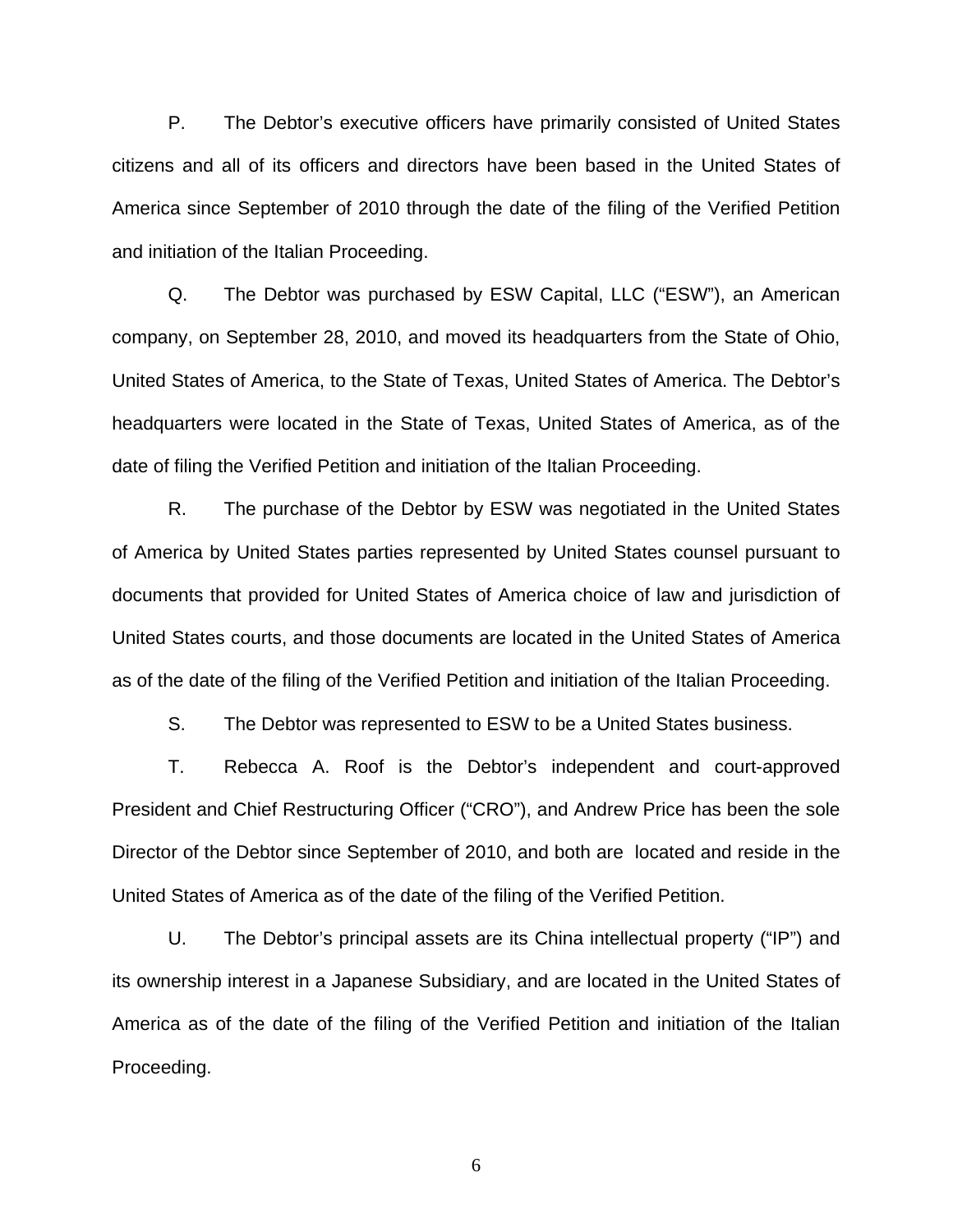V. The Debtor's rights in the Global IP, if it retains any as of the date of the Verified Petition and initiation of the Italian Proceeding, are subject of a License Agreement with Versata, which is controlled by United States law and the laws of the State of Texas in the United States of America.

W. Subsequent to the purchase of the Debtor by ESW, all significant management and executive decisions of the Debtor were performed in the United States of America and the activities of the Italian branch of the Debtor were limited to negotiations with local creditors and collection of local revenue, as of the date of the filing of the Verified Petition and initiation of the Italian Proceeding.

X. The existence of employees of the Debtor in Italy is but one factor to be considered by this Court, and is not determinative.

Y. The schedules filed by the Debtor reflect that many of its creditors are in Italy, but that is but one factor to be considered by this Court and is not determinative. Furthermore, no creditor of the Debtor located in Italy, despite having proper notice of the hearing and the Verified Petition, appeared or supported or filed documents in support of the Verified Petition. The only creditors of the Debtor that appeared in this Chapter 15 Case were creditors which opposed the Verified Petition. Further, the Italian Trustee has purported to terminate the License Agreement of the Debtor with Versata without providing Versata with the protections of a licensee provided by §365(n) of the U.S. Bankruptcy Code, making Versata one of the largest creditors of the Debtor. Versata, which is a major creditor of the Debtor, is not located in Italy, utilizes counsel and representatives located in the United States of America, and opposes the Verified Petition.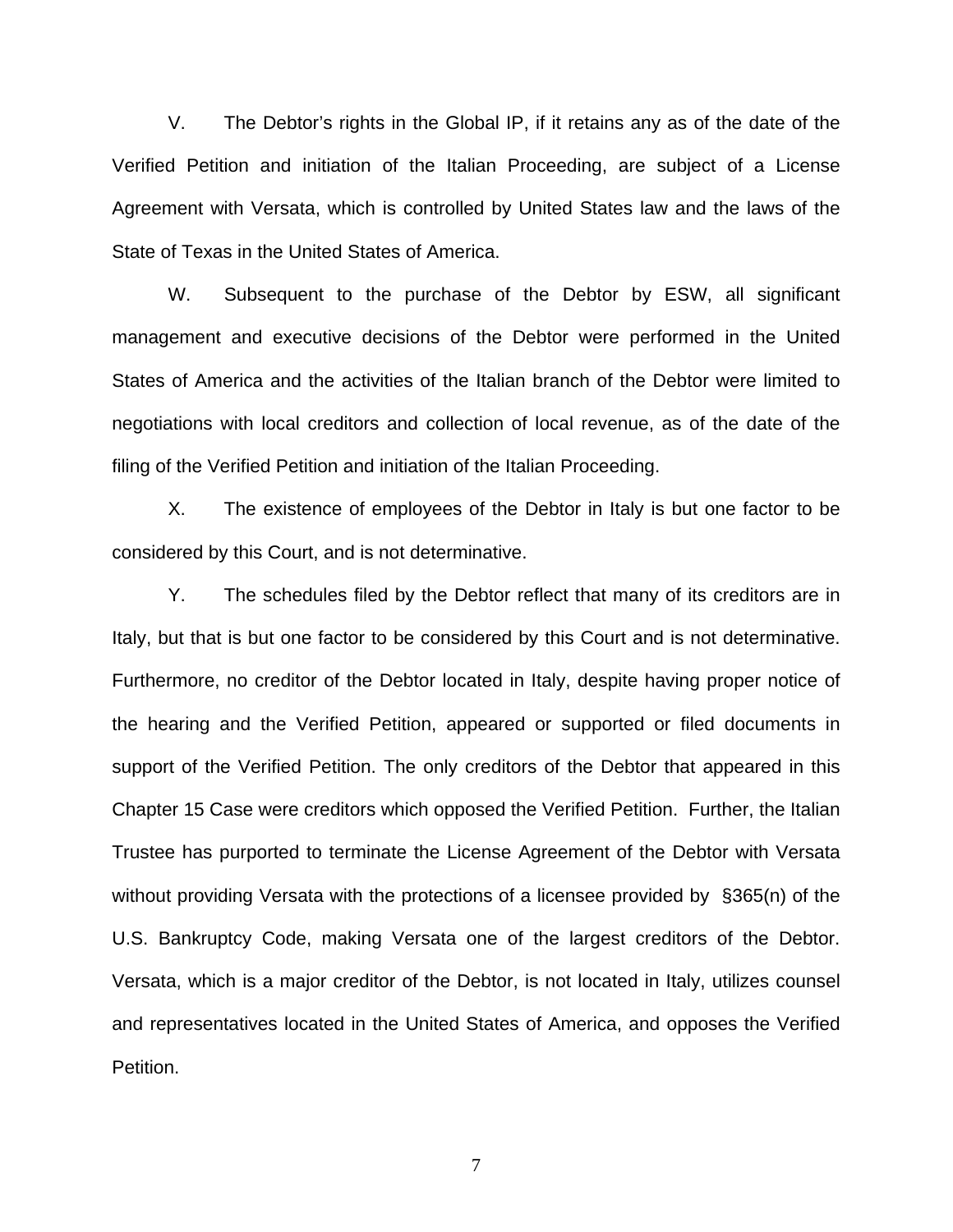Z. Several factors that are objective and readily ascertainable by third parties demonstrate that the Debtor is a United States company with its principal place of business and headquarters in the United States of America (not Italy), including that the Debtor presented itself to third parties (including creditors and customers) as "Think3" (American English), and not "pensare3" (Italian), and publicly listed its headquarters as being in the United States of America (not Italy) on websites and publicly filed and available documents, through the date of the filing of the Verified Petition and initiation of the Italian Proceeding.

AA. The Debtor's office in Italy is a secondary office, commonly referred to as a branch office (including by the Italian Court), as of the date of the filing of the Verified Petition and initiation of the Italian Proceeding.

BB. The Italian Bankruptcy Court has determined that the Debtor maintained a secondary office in Italy.

CC. It appears that under Italian law, the Italian Trustee only has authority over the Debtor's secondary office in Italy and any assets that are located in Italy, and the authority of the Italian Trustee currently does not extend beyond Italy.

DD. The Italian Trustee was appointed by the Italian Bankruptcy Court on April 14, 2011, following the Italian Bankruptcy Court's declaration of bankruptcy of the Debtor pursuant to involuntary petitions filed by certain Italian creditors in Italy.

EE. The Debtor maintains its books and records in several places, including the United States of America and Italy, as of the date of the filing of the Verified Petition and initiation of the Italian Proceeding.

FF. The Debtor and its independent CRO in the Chapter 11 Case have not been allowed access to those books and records located in Italy because the Italian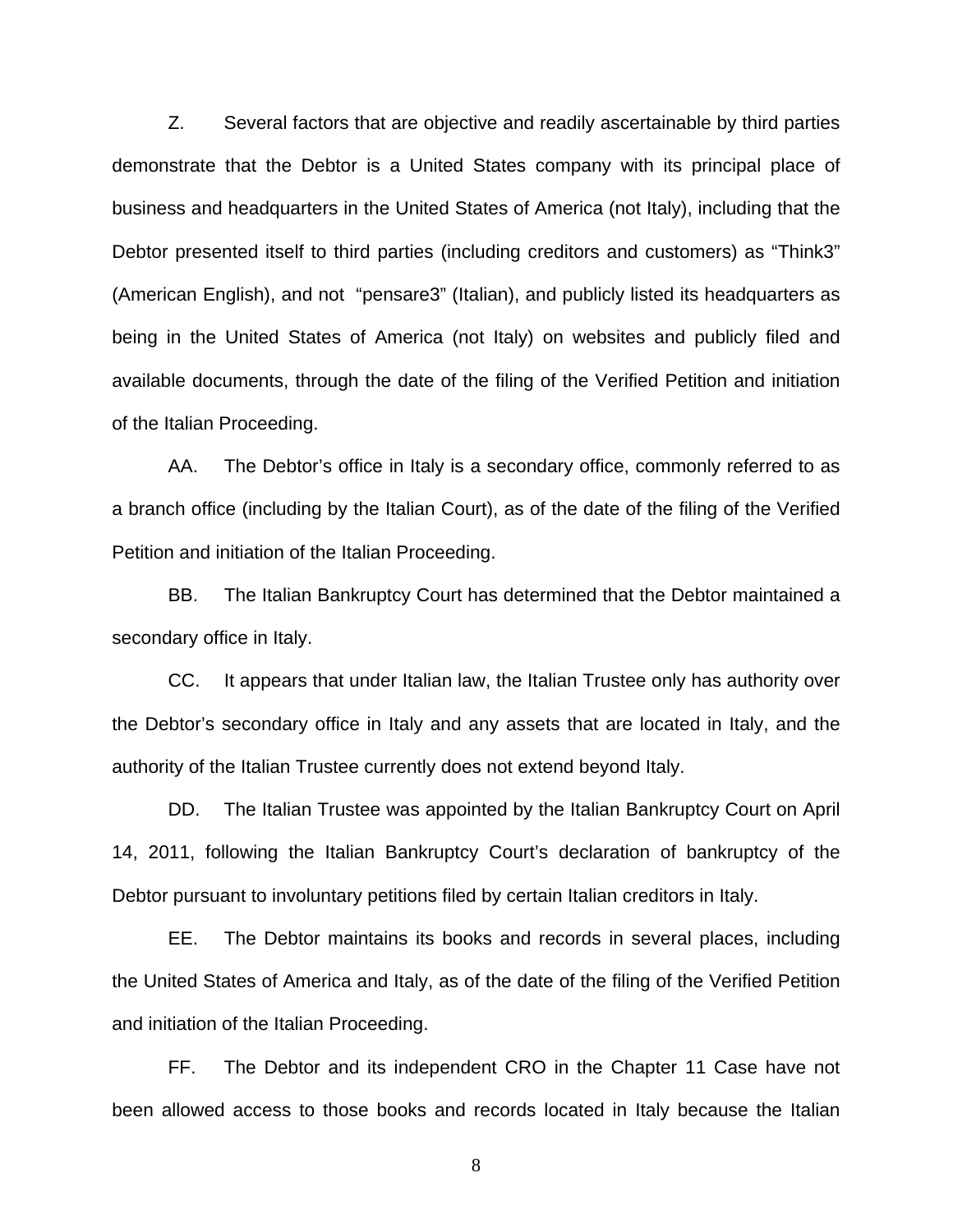Trustee has effectively blocked their access to those books and records through the Italian Proceeding.

GG. The Italian Trustee refused repeated requests to provide the Debtor and its independent CRO with access to its books and records and the pleadings in the Italian Proceeding, and the Debtor and its independent CRO have been denied access to large portions of the Italian Bankruptcy Court files, including the Italian Trustee's reports.

HH. The Debtor through its independent CRO has repeatedly attempted, unsuccessfully to date, to coordinate and cooperate with the Italian Trustee with respect to the Chapter 15 Case, the Chapter 11 Case, and the Italian Proceeding. Notwithstanding the ultimate disposition of this Chapter 15 Case, this Court will continue to require attempts to continue coordination and cooperation between the Debtor through its independent and court-approved CRO in the Chapter 11 Case and the Italian Trustee in the Italian Proceedings, while keeping in mind that it takes two sides to actually accomplish coordination and cooperation.

II. The Italian Trustee appears to have reported Ms. Roof to the Italian authorities for prosecution under Italian criminal law for her actions and attempts to fulfill her duties as the independent court-approved CRO of the Debtor that are mandated by the U.S. Bankruptcy Code.

JJ. In reference to the Chapter 11 Case, the Debtor has been recognized by the Japanese court as the foreign representative of a foreign proceeding.

KK. Prior to the hearing, the Italian Trustee withdrew the Declaration of the Italian Trustee and the Declaration of Italian Counsel that supported the Verified Petition (dkt nos.1, 24).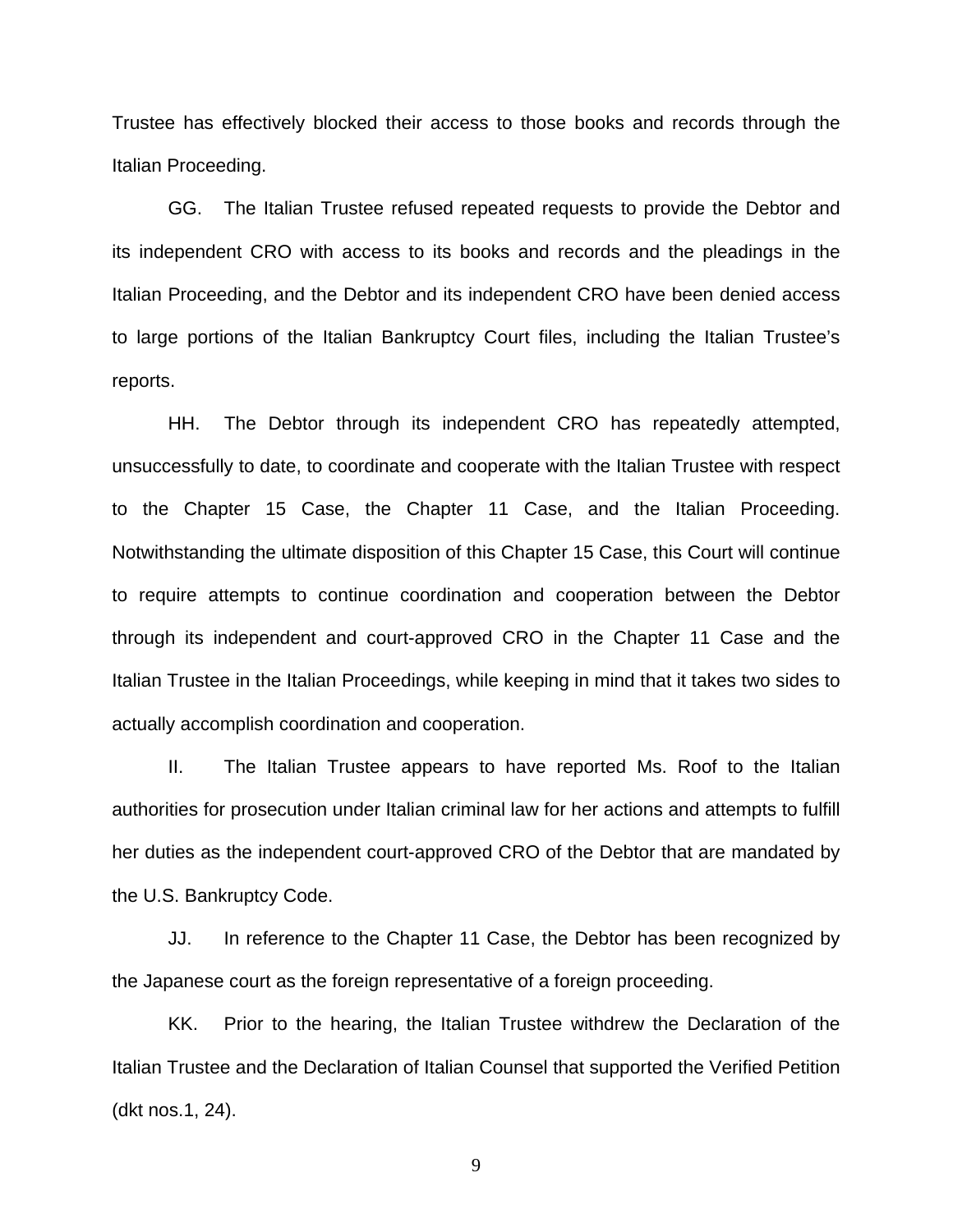LL. It would increase the expense and loss to creditors of the Debtor, and be manifestly unfair to the Debtor, its creditors, and customers, for this Court to avoid a determination on the merits of which of the Debtor's insolvency proceedings is the "main proceeding" and whether the Italian Proceeding is a "foreign main proceeding" of the Debtor, merely because the Italian Trustee chose to attempt to withdraw the Verified Petition (without leave of Court) just before the scheduled hearing on the Verified Petition. According to the testimony at the hearing by Professor Jay L. Westbrook (a preeminent scholar in cross-border insolvency cases and the co-head of the United States delegation to the United Nations Commission on International Trade Law (UNCITRAL), which developed the Model Law on Cross-Border Insolvency adopted in the U.S. Bankruptcy Code as Chapter 15)---there is a concern that "a foreign representative (here the Italian Trustee) could file a petition for recognition (here the Verified Petition) and then, upon seeing difficulties in obtaining recognition, might be permitted to withdraw the petition only to seek similar recognition in another forum more friendly to its claims. Forum shopping is a constant and inherent problem in international insolvency and permitting that sort of 'hit and run' behavior may exacerbate the problem…I do not wish to suggest any bad faith on the part of the Italian trustee in this case, but only to express a serious concern about the effect of permitting withdrawal (of the Verified Petition)…..resolution of the main proceeding issue (regarding the Debtor Think3 Inc.) in the United States would greatly reduce the expense and loss to creditors of a continued multinational struggle over recognition…the ruling of an American court would be strongly influential" in many other jurisdictions.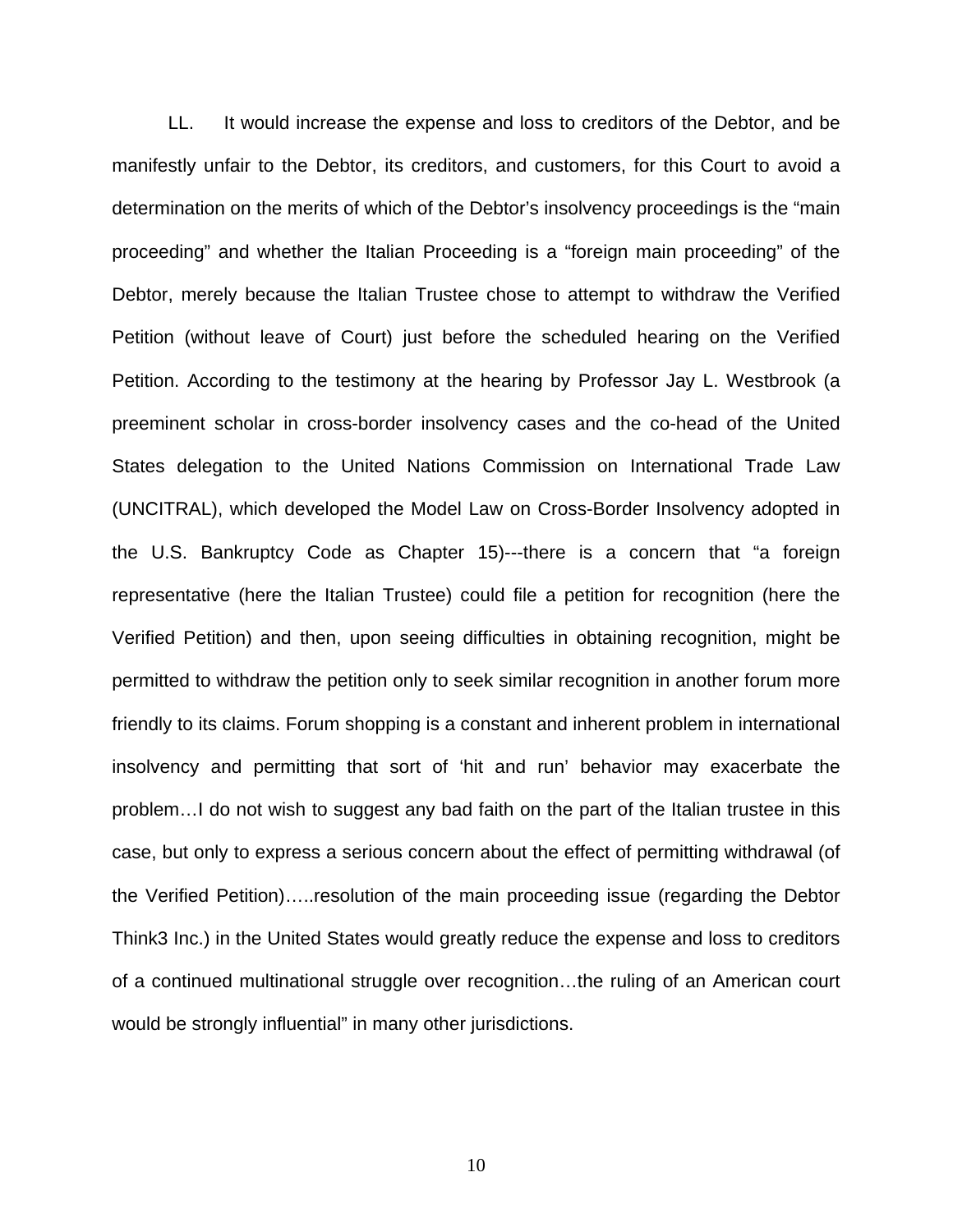### **Conclusions of Law**

1. Chapter 15 of the U.S. Bankruptcy Code (11 U.S.C. §§1501-1532) incorporates the Model Law on Cross-Border Insolvency ("Model Law") drafted by UNCITRAL (the United Nations Commission on International Trade Law), which in turn, is based upon the European Union Convention on Insolvency Proceedings ("EU Convention"). The Model Law has been adopted by numerous countries, including the United States of America through enactment of Chapter 15 of the U.S. Bankruptcy Code. Chapter 15 of the U.S. Bankruptcy Code was designed to provide effective mechanisms for dealing with cases dealing with cross-border insolvency. 11 U.S.C. §1501.

2. 11 U.S.C. §1517(c) of the U.S. Bankruptcy Code requires that the Verified Petition filed by the Italian Trustee on August 1, 2011 be decided by this Court at the "earliest possible time". Consistent with such directive, this Court set a hearing on the Verified Petition, and directed the method of notice of the hearing on the Verified Petition by Order entered on August 2, 2011 (dkt no. 2). The hearing on the Verified Petition was reset to September 8 and 9, 2011 at the request of the Italian Trustee, the Debtor and other creditors (dkt no. 18).

3. Under 11 U.S.C. §101(23), a "foreign proceeding" is defined in the U.S. Bankruptcy Code as "a collective judicial or administrative proceeding in a foreign country".

4. Under 11 U.S.C. § 1502(4), a "foreign main proceeding" is defined in the U.S. Bankruptcy Code as "a foreign proceeding pending in the country where the debtor has the center of its main interests" (herein "COMI").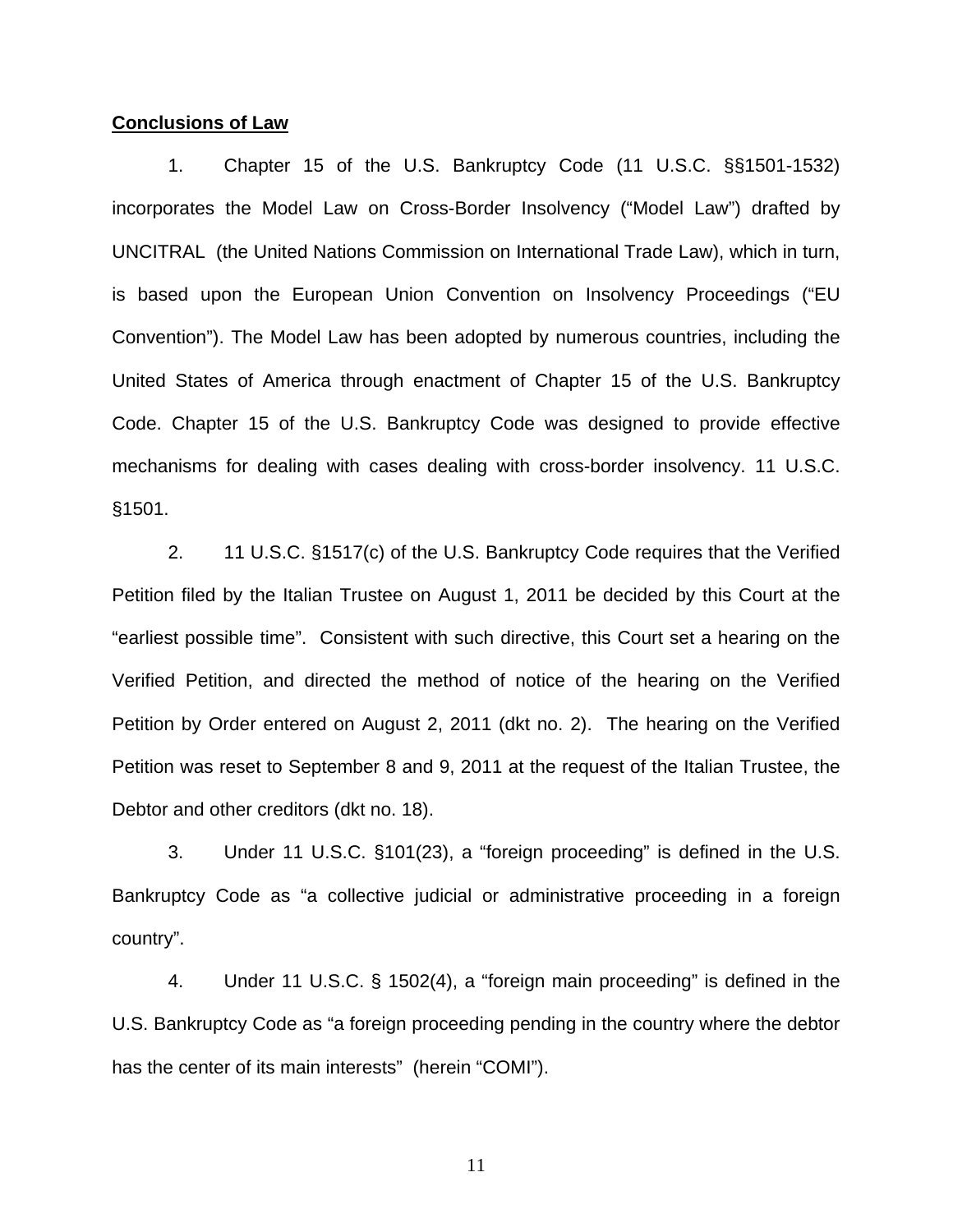5. Under 11 U.S.C. §1502(2), (5), a "foreign nonmain proceeding" is defined in the U.S. Bankruptcy Code as any foreign proceeding, other than the foreign main proceeding, pending in a country where the debtor has a place of operation where it "carries out a nontransitory economic activity".

6. Here, the center of main interests (COMI) of the Debtor Think3 Inc. is in the United States of America (not Italy), under tests recognized by the courts.

7. First, the U.S. Fifth Circuit Court of Appeals recently utilized a "totality of circumstances" test and recognized the following list of non-exhaustive factors to be considered when a debtor's COMI is in dispute: (i) the location of the debtor's headquarters; (ii) the location of those who actually manage the debtor (which, conceivably could be the headquarters of a holding company); (iii) the location of the debtor's primary assets; (iv) the location of the majority of the debtor's creditors or a majority of the creditors who would be affected by the case; and/or (v) the jurisdiction whose law would apply to most disputes. *Lavie v. Ran (In re Ran)*, 607 F.3d 1017, 1023 (5th Cir. 2010)(citing *In Re SPhinX, Ltd*., 351 B.R. 103, 117 (Bankr.S.D.N.Y. 2006) *aff'd,* 371 B.R. 10 (S.D.N.Y. 2007)). Here, considering these factors and the totality of circumstances, the evidence at the hearing established that the COMI of the Debtor Think3 Inc. is in the United States of America, not Italy.

8. Second, courts have often equated a corporate debtor's COMI with the debtor's "principal place of business". *See e.g*., *In re Basis Yield Alpha Fund (Master),* 381 B.R. 37 (Bankr. S.D.N.Y. 2008); *Tri-Continental Exchange Ltd*., 349 B.R. 627 (Bankr. E.D. Cal. 2006). Recently, the U.S. Supreme Court held that a corporation's "principal place of business" is the place where a corporation's officers direct, control, and coordinate the corporation's activities, otherwise known as its "nerve center". *Hertz*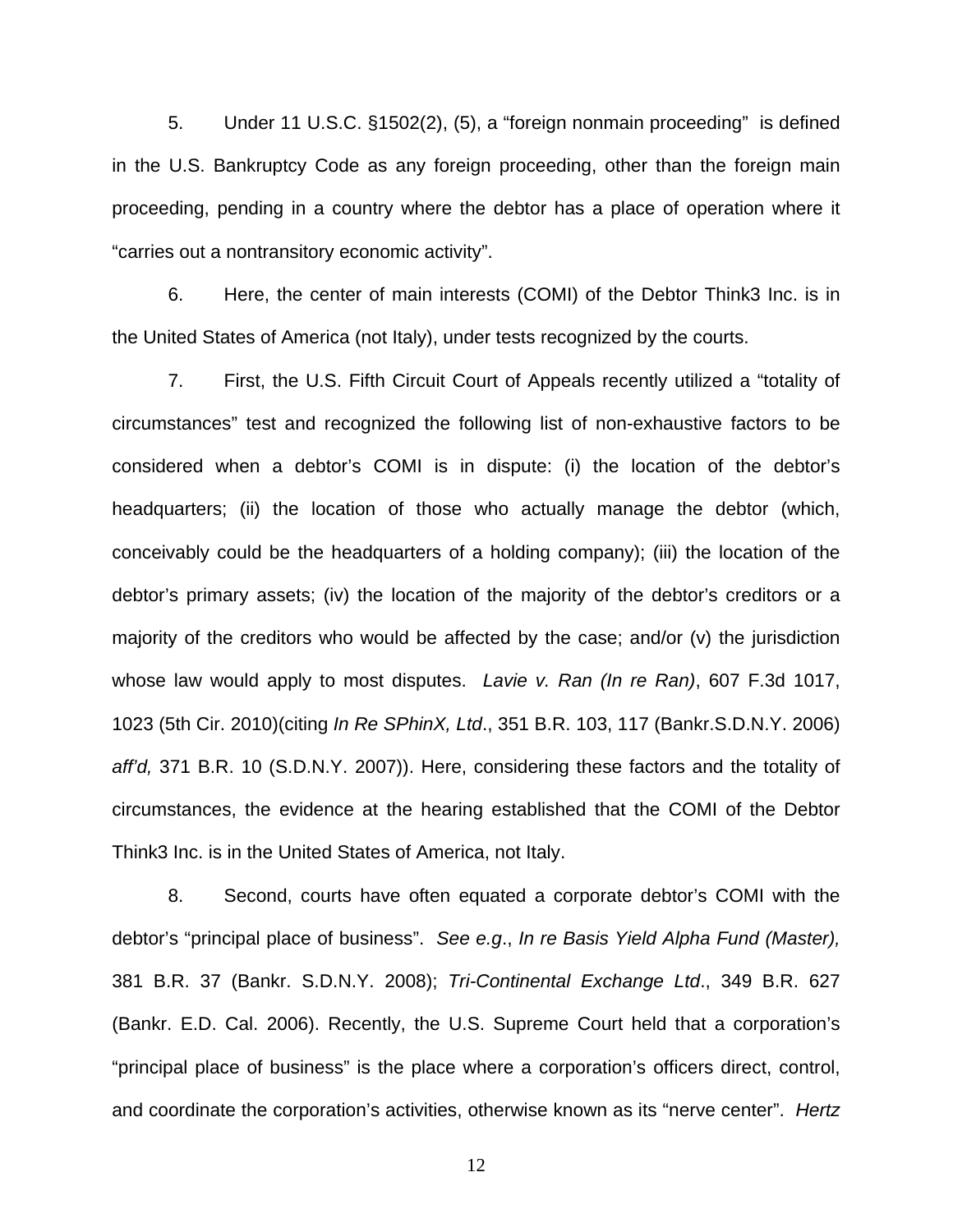*Corp. v. Friend*, 130 S.Ct. 1181 (2010). Following the *Hertz* decision, the District Court for this District (Western District of Texas) considered the following factors for determining a corporation's "nerve center": (i) location of corporate and executive offices; (ii) the site where day-to-day control is exercised; (iii) the exclusivity of decision making at the executive office and the amount of managerial authority at that location; (iv) the location where corporate records and bank accounts are kept; (v) where the board of directors and stockholders meet; (vi) where executives live, have their offices, and spend their time; (vii) the location where corporate income tax is filed; (viii) the location designated in the corporate charter; and (ix) the location where major policy, advertising, distribution, accounts receivable departments and finance decisions originate. *Guitar Holding Co. v. El Paso Natural Gas Co.*, 2010 WL 3338550 \*3 (W.D. Tex. 2010). Here, under the "principal place of business" and "nerve center" test, the evidence at the hearing established that the COMI of the Debtor Think3 Inc. is in the United States of America (not Italy).

9. Third, Chapter 15 of the U.S. Bankruptcy Code provides "in interpreting this chapter, the court shall consider its international origin, and the need to promote an application of this that is consistent with the application of similar statutes adopted by foreign jurisdictions." 11 U.S.C. §1508. According to the European Court of Justice, in determining the "center of the main interests" of a debtor company, the simple presumption laid down by the European Community legislature in favor of the registered office of that company can be rebutted only if "factors which are both objective and ascertainable by third parties enable it to be established that an actual situation exists which is different from that which locating it at that registered office is deemed to reflect." *In re Eurofood IFSC Ltd.*, 2006 WL 1142304 (E.C.J. May 2, 2006); *see also*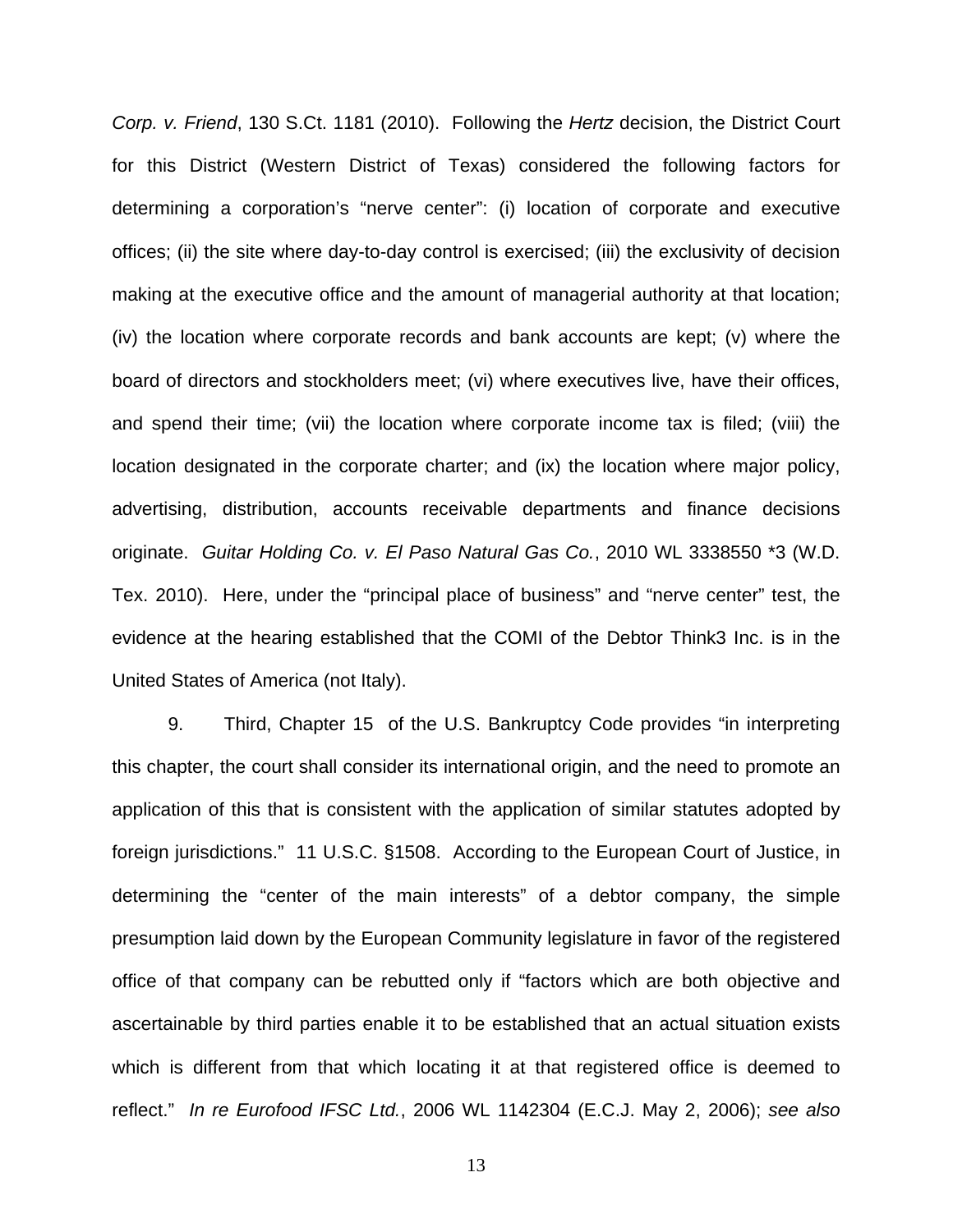*SPhinX,* 351 B.R. at 118; HON. LEIF M. CLARK, ANCILLARY AND OTHER CROSS–BORDER INSOLVENCY CASES UNDER CHAPTER 15 OF THE BANKRUPTCY CODE 32 (Collier Monograph 2008). Here, the evidence at the hearing clearly established that the registered office of the Debtor Think3 Inc. is in the United States of America. Further, the evidence at the hearing established that the COMI of the Debtor Think3 Inc. is in the United States of America (not Italy) after considering factors which are both objective and ascertainable by third parties.

10. Finally, under 11 U.S.C. §1516(c), there is a presumption in the U.S. Bankruptcy Code that a corporate debtor's COMI is the location of its registered office. Here, the evidence clearly established that the registered office of the Debtor Think3 Inc. is in the United States of America (not Italy). The Italian Trustee, as a foreign representative, did not overcome such presumption, and did not meet his burden of proof that the COMI of the Debtor Think3 Inc is in Italy. *See* 11 U.S.C. §1516(c); *Ran,* 607 F.3d at 1021.

11. Accordingly, Italy is not the center of the main interests (COMI) of the Debtor Think3 Inc., and the Italian Proceeding is not a "foreign main proceeding" under 11 U.S.C. §1502(4).

12. The United States of America is the center of the main interests (COMI) of the Debtor Think3 Inc. Accordingly, the Chapter 11 Case commenced by the Debtor Think3 Inc. in this Court (case no. 11-11252-hcm), is the "main proceeding" regarding the Debtor Think3 Inc.

13. The Italian Proceeding could possibly meet the statutory requirements for recognition of a "foreign nonmain proceeding" under the U.S. Bankruptcy Code. However, the Italian Trustee did not request recognition as a foreign nonmain